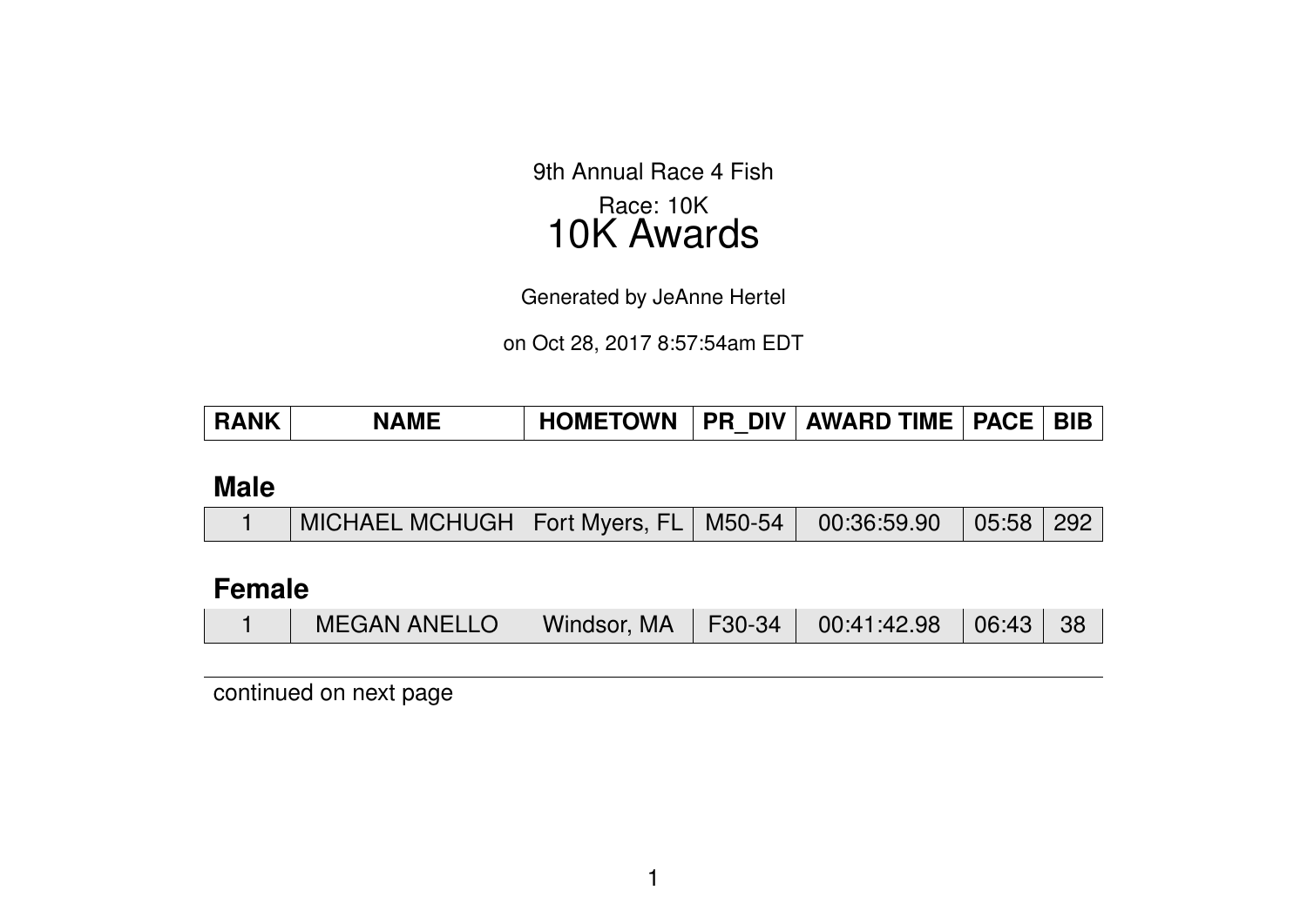| <b>RANK</b>         | <b>NAME</b>                               | <b>HOMETOWN</b> |                   | <b>PR DIV   AWARD TIME   PACE  </b> |                  | <b>BIB</b> |
|---------------------|-------------------------------------------|-----------------|-------------------|-------------------------------------|------------------|------------|
| <b>Male Masters</b> |                                           |                 |                   |                                     |                  |            |
|                     | MIQUATI MOULIQU<br><b>MIDITALL MUTUUT</b> | Fort Myers, FL  | <del>M50-54</del> | 00:36:59.90                         | <del>05:58</del> | 292        |
|                     | <b>CHRIS MEIER</b>                        | Cape Coral, FL  | M50-54            | 00:39:44.14                         | 06:24            | 53         |

#### **Female Masters**

|  | MANUELA LYONS   Fort Myers, FL   F45-49   00:42:25.69   06:50   279 |  |  |  |  |  |
|--|---------------------------------------------------------------------|--|--|--|--|--|
|--|---------------------------------------------------------------------|--|--|--|--|--|

### **Male Grand Masters**

| MIQUATI MOULOU<br><b>MIULIALL MUITUUTT</b> | Fort Myers, FL | <del>M50-54</del> | 00.20.50,00<br><del>uu.uu.uu</del> | 05:58            | <del>292</del> |
|--------------------------------------------|----------------|-------------------|------------------------------------|------------------|----------------|
| <b>CHRIS MEIER</b>                         | Gape Goral, FL | <del>M50-54</del> | 00:39:44.14                        | <del>06:24</del> | <del>53</del>  |
| PAUL GIANNOBILE   Minnetonka, MN   M55-59  |                |                   | 00:40:00.12                        | 06:27            | <b>50</b>      |

# **Female Grand Masters**

|  | <b>LISA ROETH</b> | Fort Myers, FL   F50-54   00:49:01.82   07:55   221 |  |  |  |  |
|--|-------------------|-----------------------------------------------------|--|--|--|--|
|--|-------------------|-----------------------------------------------------|--|--|--|--|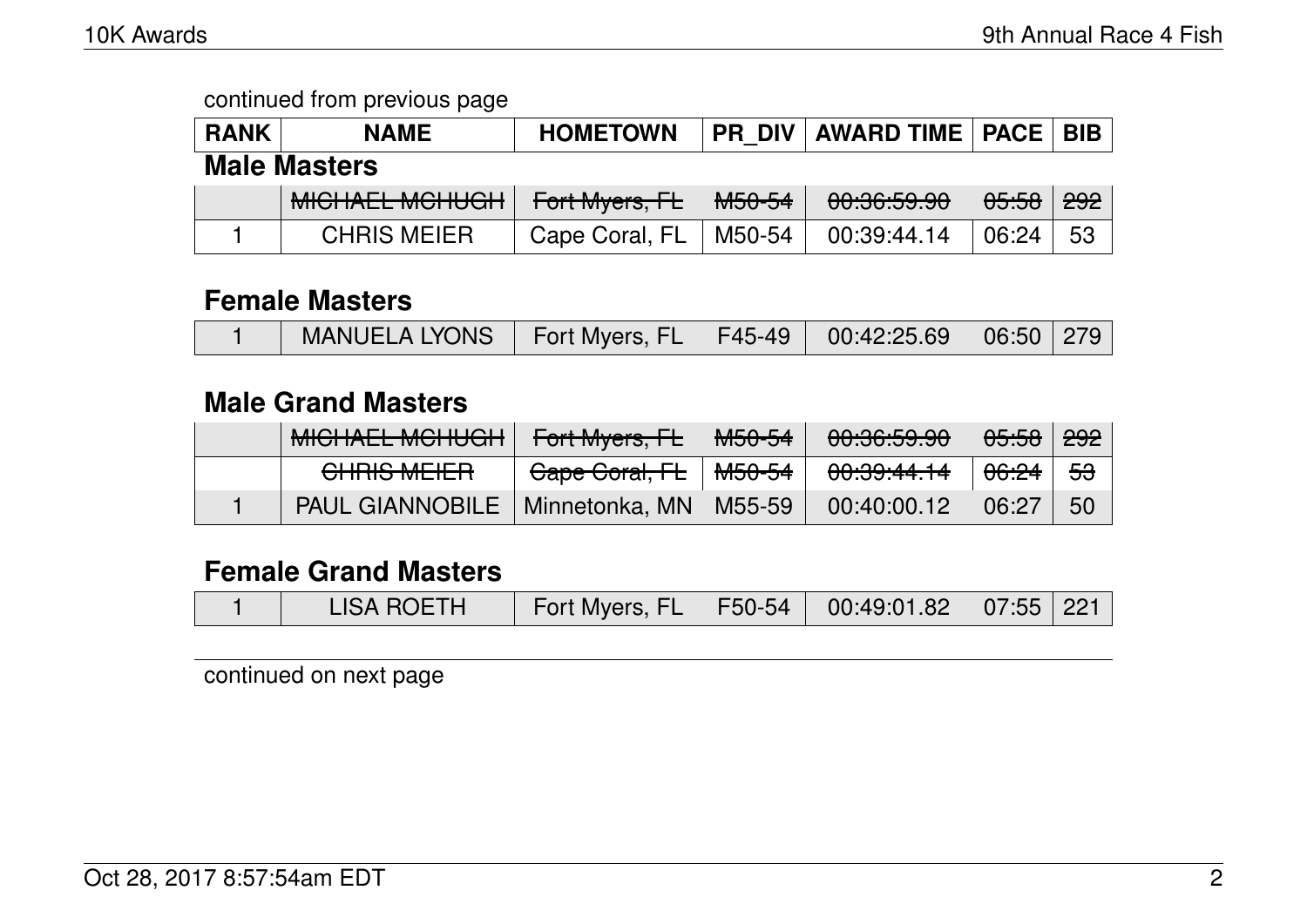|                                  | HOMETOWN   PR DIV   AWARD TIME   PACE   BIB  <br><b>RANK</b><br><b>NAME</b> |  |  |  |  |  |  |  |  |
|----------------------------------|-----------------------------------------------------------------------------|--|--|--|--|--|--|--|--|
| <b>Male Senior Grand Masters</b> |                                                                             |  |  |  |  |  |  |  |  |
|                                  | FRANK VECCHIONE   Fort Myers, FL   M60-64   00:48:49.31   07:52   142       |  |  |  |  |  |  |  |  |

### **Female Senior Grand Masters**

|  |  | <b>MARY COUSINEAU</b> | Unknown |  | $\mid$ F65-69 $\mid$ 00:53:37.80 $\mid$ 08:39 293 |  |  |
|--|--|-----------------------|---------|--|---------------------------------------------------|--|--|
|--|--|-----------------------|---------|--|---------------------------------------------------|--|--|

### **M10-12**

| <b>HENRY SERGEANT</b>          | Sanibel, FL | $\mid$ M10-12 $\mid$ 00:49:32.21 $\mid$ 07:59 253        |  |
|--------------------------------|-------------|----------------------------------------------------------|--|
| KRISTIAN SCHAFER   Sanibel, FL |             | $\mid$ M10-12 $\mid$ 00:49:32.26 $\mid$ 07:59 $\mid$ 301 |  |
| <b>ELLIOT DECOSTA</b>          | Sanibel, FL | M10-12   00:52:59.90   08:32   310                       |  |

#### **F10-12**

|  | <b>LILY HARRIS</b> | Fort Myers, FL   F10-12   00:49:56.89   08:03   245 |  |  |  |  |
|--|--------------------|-----------------------------------------------------|--|--|--|--|
|--|--------------------|-----------------------------------------------------|--|--|--|--|

# **F13-15**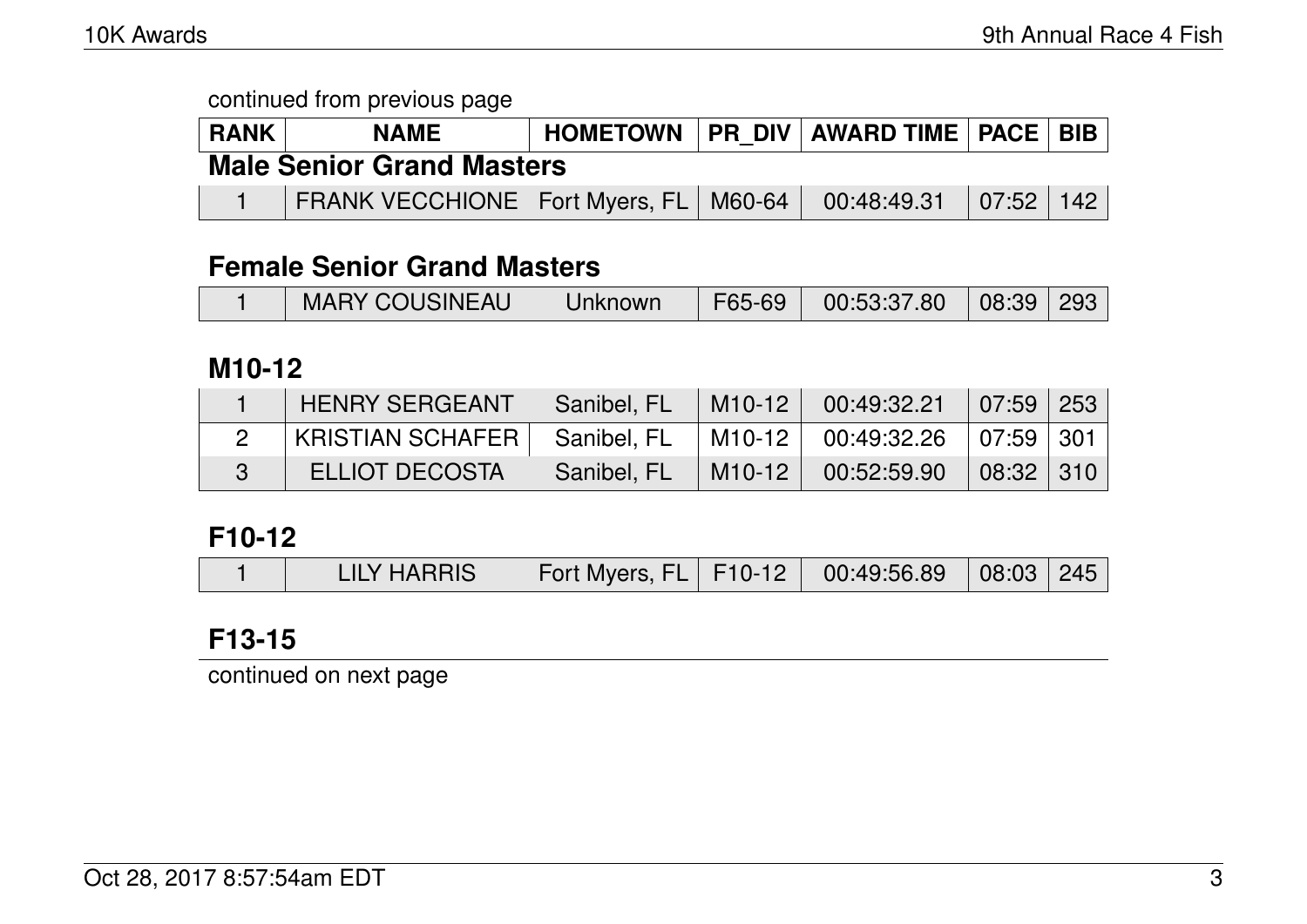continued from previous page

| <b>RANK</b> | <b>NAME</b>              | <b>HOMETOWN</b> |                     | <b>PR DIV AWARD TIME   PACE   BIB  </b> |       |     |
|-------------|--------------------------|-----------------|---------------------|-----------------------------------------|-------|-----|
|             | ADDIE JENKINSON          | Fort Myers, FL  | F <sub>13</sub> -15 | 00:55:53.43                             | 09:00 | 181 |
|             | <b>CAITLIN MCCALLION</b> | Sanibel, FL     | F13-15              | 01:09:44.83                             | 11:14 | 141 |
| 3           | <b>AVA LYON</b>          | Sanibel, FL     | $F13-15$            | 01:09:45.03                             | 11:14 | 233 |

# **M16-19**

| <b>GRIFFIN EAST</b>    | Fort Myers, FL | M <sub>16</sub> -19 | 00:39:36.19 | 06:23 184 |     |
|------------------------|----------------|---------------------|-------------|-----------|-----|
| <b>ASHBY BELCASTRO</b> | Fort Myers, FL | M16-19              | 00:41:37.68 | 06:42     | 195 |
| <b>CARLOS MESIA</b>    | -. US:         | M <sub>16</sub> -19 | 01:24:25.82 | 13:36     | 260 |

# **F16-19**

|  |  | HONOR GLYNN-WILLIAMS   Canterbury, United Kingdom   F16-19   00:58:38.18   09:27   216 |  |  |  |  |
|--|--|----------------------------------------------------------------------------------------|--|--|--|--|
|--|--|----------------------------------------------------------------------------------------|--|--|--|--|

# **M20-24**

| <b>FREDY GOMEZ</b>      | Fort Myers, FL | M20-24 | 00:40:09.46 | 06:28 318     |  |
|-------------------------|----------------|--------|-------------|---------------|--|
| <b>RICARDO MARTINEZ</b> | Waterbury, CT  | M20-24 | 00:40:10.63 | $06:28$   257 |  |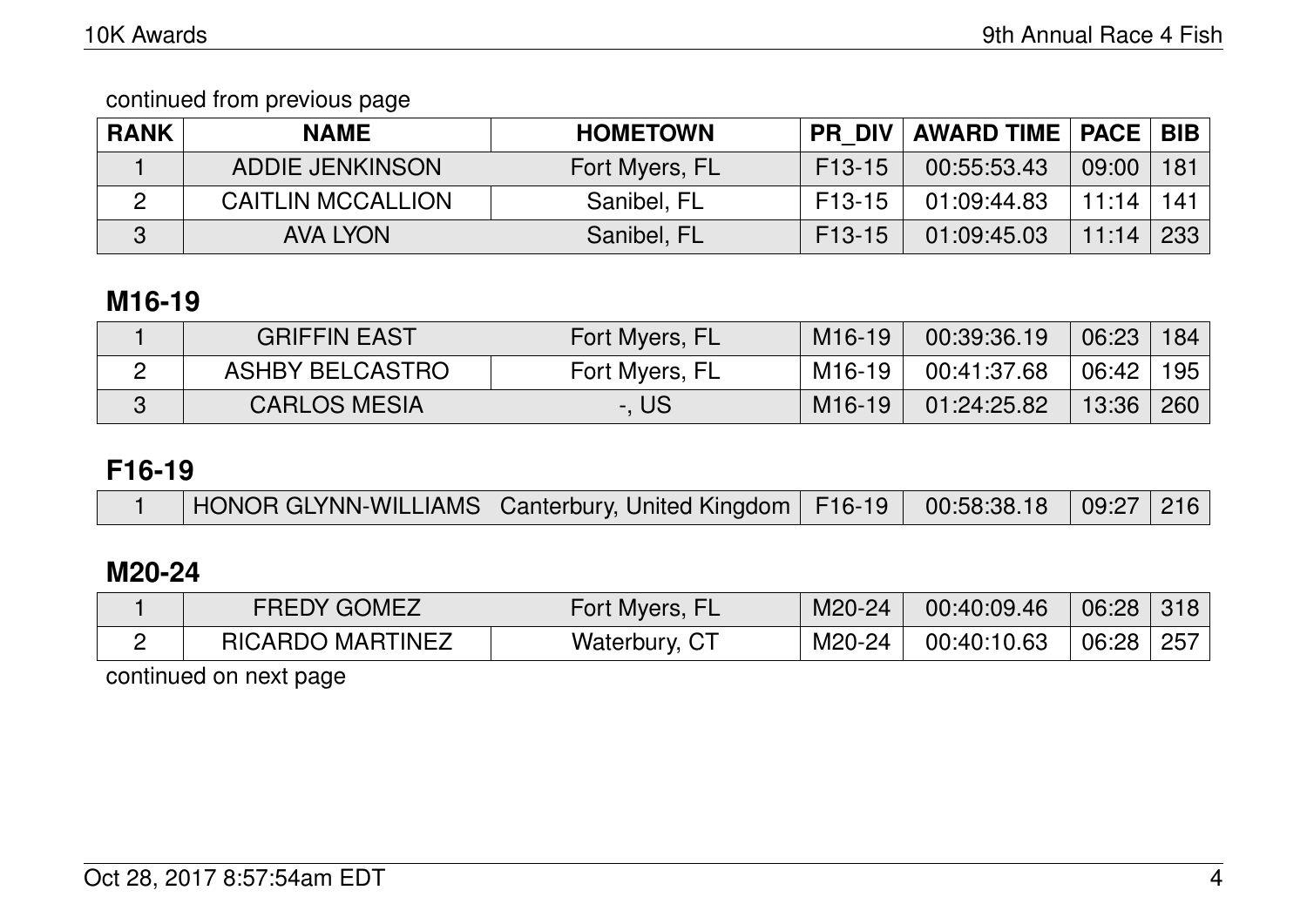| <b>RANK</b> | <b>NAME</b>          | <b>HOMETOWN</b> |        | PR_DIV   AWARD TIME   PACE   BIB |            |  |
|-------------|----------------------|-----------------|--------|----------------------------------|------------|--|
|             | <b>TYLER STEVENS</b> | Cape Coral, FL  | M20-24 | $\setminus$ 01:05:08.45          | $10:30$ 33 |  |

# **F20-24**

| HOLLY ROTHWEILER   Bowling Green, OH   F20-24 |                |        | 00:50:20.89 | $08:07$   298 |  |
|-----------------------------------------------|----------------|--------|-------------|---------------|--|
| ANGELINA MARTIN                               | Fort Myers, FL | F20-24 | 00:55:33.28 | $108:57$   35 |  |
| <b>STREAM RASHBAUM</b>                        | $-$ . US       | F20-24 | 00:58:37.55 | $09:27$ 275   |  |

#### **M25-29**

| <b>WILL RODGERS</b>    | Fort Myers, FL              | M25-29 | 00:42:54.89                              | $06:55$   149              |  |
|------------------------|-----------------------------|--------|------------------------------------------|----------------------------|--|
| <b>VINCENT ZALESKI</b> | Fort Myers, FL              | M25-29 | $00:46:57.91$ $\mid 07:34 \mid 289 \mid$ |                            |  |
| <b>BRENDAN STEELE</b>  | Bonita Springs, FL   M25-29 |        | 00:48:42.08                              | $\mid 07:51 \mid 137 \mid$ |  |

### **F25-29**

| KARA SLAVOSKI                                                              | Monument, CO | F25-29   00:45:13.89   07:17   162 |  |
|----------------------------------------------------------------------------|--------------|------------------------------------|--|
| KRISTEN PASQUALE   Bonita Springs, FL   F25-29   00:50:40.63   08:10   138 |              |                                    |  |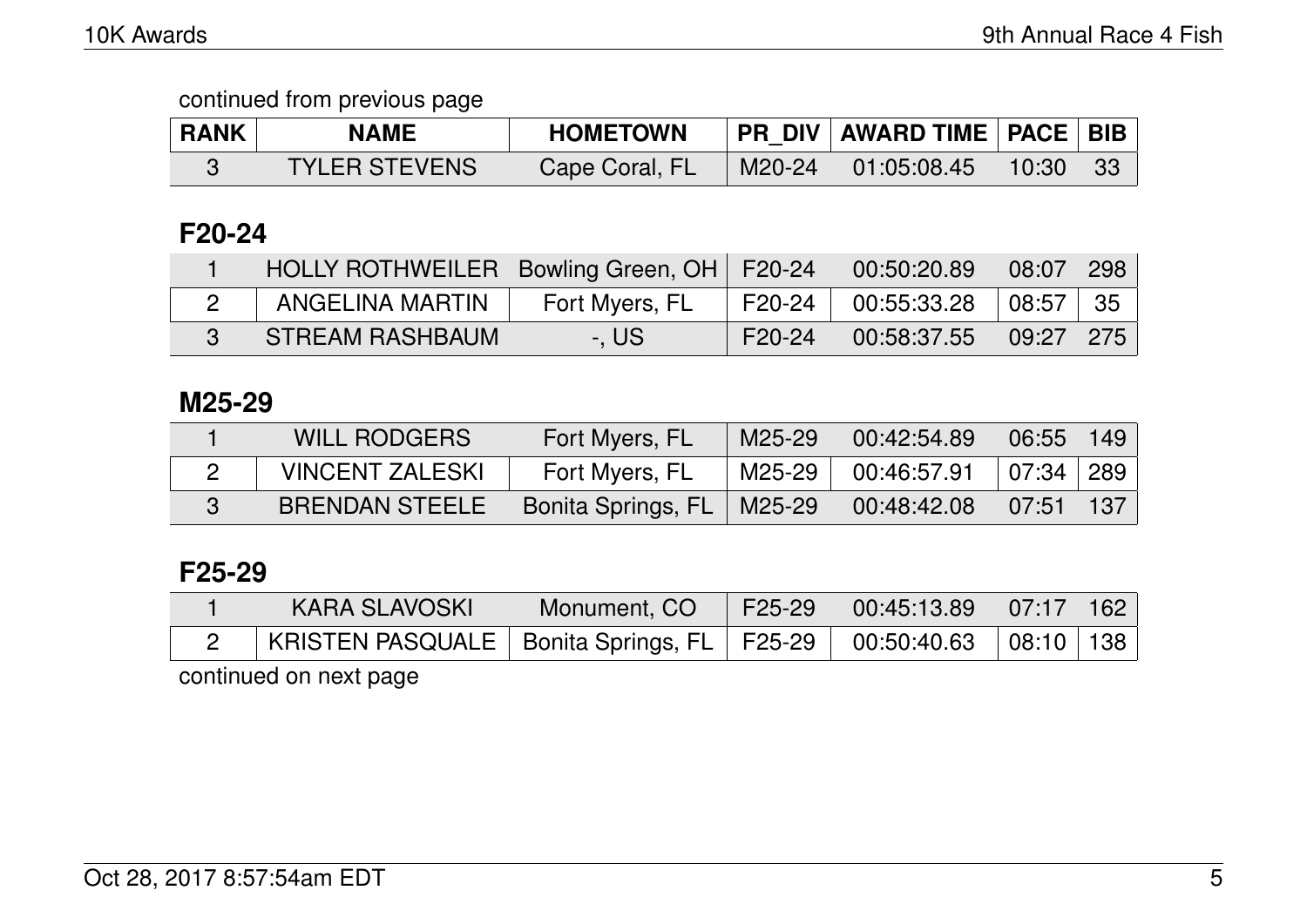| <b>RANK</b> | <b>NAME</b>           |                         | HOMETOWN   PR DIV   AWARD TIME   PACE   BIB |  |
|-------------|-----------------------|-------------------------|---------------------------------------------|--|
|             | <b>KATIE! BURKETT</b> | Fort Myers, FL   F25-29 | $\vert$ 00:54:54.98 $\vert$ 08:51 291       |  |

# **M30-34**

|              | OSCAR CORREDOR   Fort Myers, FL   M30-34 |                               | 00:39:28.03            | 06:22 123                     |  |
|--------------|------------------------------------------|-------------------------------|------------------------|-------------------------------|--|
|              | <b>CHRIS MOYER</b>                       | Pineland, $FL$   M30-34 $\pm$ | $00:42:57.39$ 06:55 98 |                               |  |
| $\mathbf{3}$ | <b>SEAN PHAM</b>                         | Fort Myers, FL   M30-34       | 00:48:45.43            | $\mid 07:51 \mid 118 \rangle$ |  |

### **F30-34**

| MFCANI ANIILLA<br><b>MEUAIV AIVELLU</b> | Windsor, MA    | F30-34              | 00:41:42.98 | <del>06:43</del> | ക്ക |
|-----------------------------------------|----------------|---------------------|-------------|------------------|-----|
| <b>JACKIE NOBLETT</b>                   | Fort Myers, FL | F30-34              | 00:44:41.08 | 07:12            | 197 |
| <b>JAMIE BRADDOCK</b>                   | Boston, MA     | F <sub>30</sub> -34 | 00:48:54.29 | 07:53            | 44  |
| <b>LESLIE NASSEF</b>                    | Fort Myers, FL | F30-34              | 00:54:31.77 | 08:47            | 99  |

### **M35-39**

|  |  | <b>JAMES SAMZ</b> | Cape Coral, FL   M35-39   00:45:55.89   07:24   182 |  |  |  |  |
|--|--|-------------------|-----------------------------------------------------|--|--|--|--|
|--|--|-------------------|-----------------------------------------------------|--|--|--|--|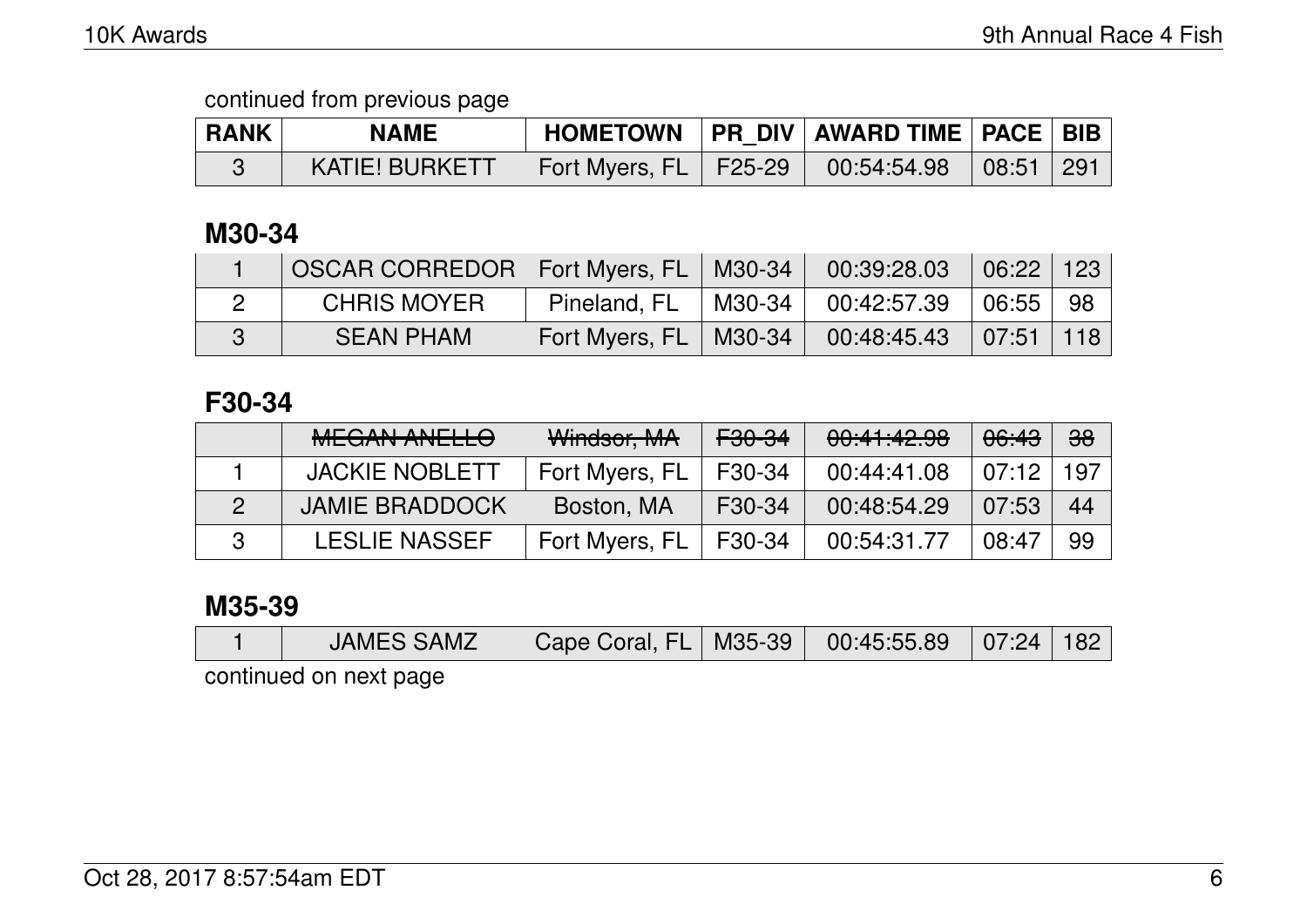| <b>RANK</b> | <b>NAME</b>           | <b>HOMETOWN</b> |        | <b>PR DIV   AWARD TIME   PACE   BIB  </b> |             |    |
|-------------|-----------------------|-----------------|--------|-------------------------------------------|-------------|----|
|             | <b>BROOKS SELBY</b>   | Sanibel, FL     | M35-39 | 00:50:53.63                               | $08:12$ 304 |    |
|             | <b>WAYNE DEMEYERE</b> | Labelle, FL     | M35-39 | 00:54:19.06                               | 08:45       | 66 |

### **F35-39**

| <b>CHRISTY DANIELSON</b> | Fort Myers, FL | F35-39   | 00:45:10.88 | 07:17           |  |
|--------------------------|----------------|----------|-------------|-----------------|--|
| <b>JESI CRANE</b>        | Fort Myers, FL | F35-39 I | 00:49:28.13 | ∣ 07:58 ∣ 108 ∣ |  |
| DANIELLE STOKER          | Fort Myers, FL | F35-39   | 00:52:42.06 | $08:29$   167   |  |

### **M40-44**

| <b>JEFF EAST</b> | Fort Myers, FL | M40-44 | 00:40:25.75 | 06:31       | 183 |
|------------------|----------------|--------|-------------|-------------|-----|
| PETE ALCANTERA   | Fort Myers, FL | M40-44 | 00:47:37.81 | $07:40$ 220 |     |
| IAN MACDONALD    | Fort Myers, FL | M40-44 | 00:52:56.94 | 08:32       | -91 |

### **F40-44**

| <b>BETH SCHADD</b> | Bonita Springs, FL   F40-44   00:44:42.66   07:12   79 |  |  |
|--------------------|--------------------------------------------------------|--|--|
|                    |                                                        |  |  |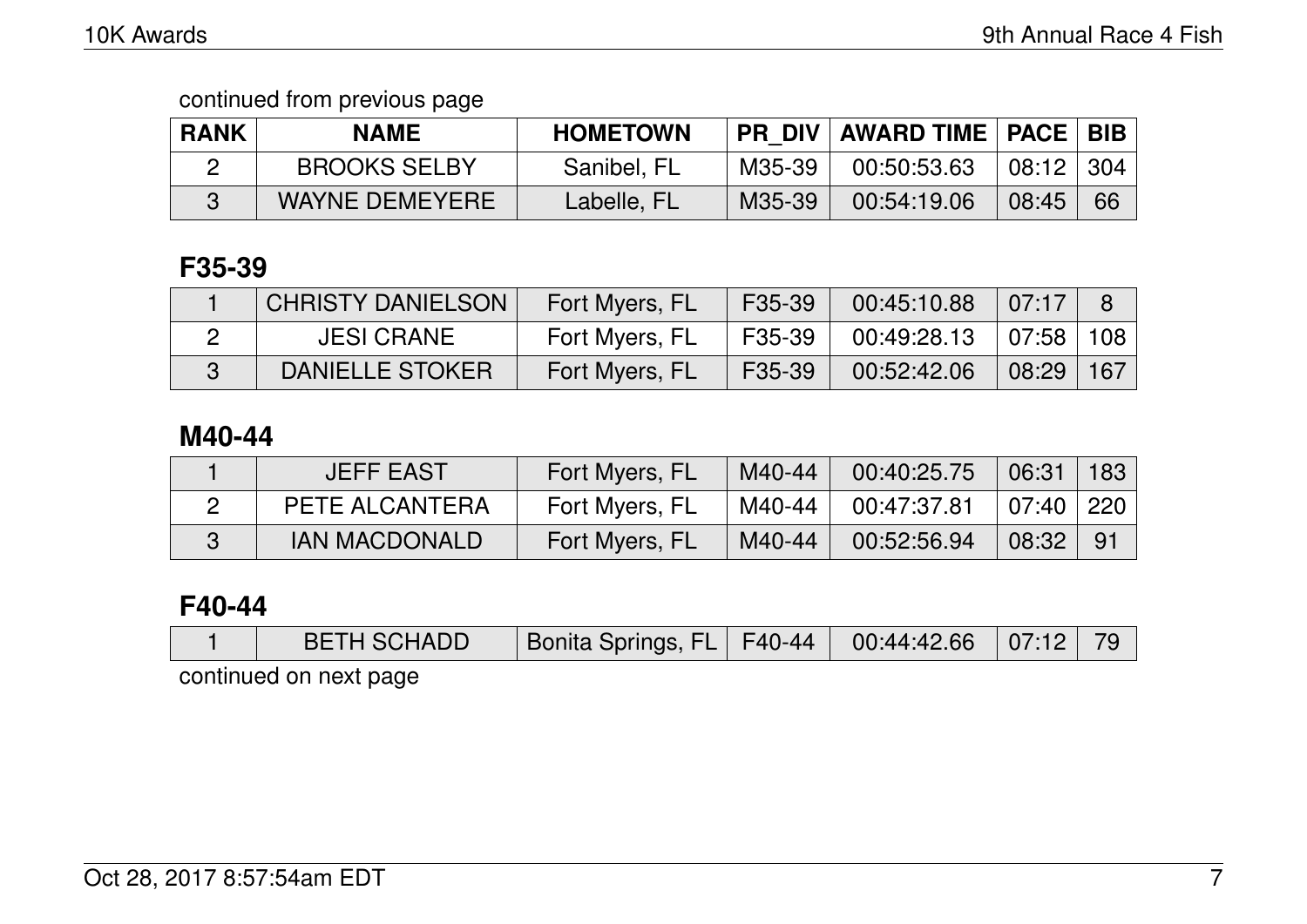| <b>RANK</b> | <b>NAME</b>        | <b>HOMETOWN</b> |          | <b>PR DIV AWARD TIME   PACE   BIB  </b> |       |     |
|-------------|--------------------|-----------------|----------|-----------------------------------------|-------|-----|
|             | DANA CRATER        | Sanibel, FL     | $F40-44$ | $\frac{1}{2}$ 00:46:36.68 07:31         |       | 144 |
|             | <b>PATTI SPINK</b> | Fort Myers, FL  | F40-44   | 00:52:28.98                             | 08:27 | 171 |

### **M45-49**

| <b>MATTHEW NOVAK</b>  | Delray Beach, FL   M45-49 |        | 00:40:24.79        | 06:31                     |      |
|-----------------------|---------------------------|--------|--------------------|---------------------------|------|
| <b>ANTHONY SCIOLI</b> | Cape Coral, FL            |        | M45-49 00:42:52.50 | 06:55                     | - 56 |
| <b>JOHN GAMBA</b>     | Fort Myers, FL            | M45-49 | 00:47:53.96        | $\vert$ 07:43 $\vert$ 324 |      |

### **F45-49**

| MANILIEL A IVONIC<br><u>MARULLA LIUNU</u> | Fort Myers, FL | F <sub>45-49</sub> | 00:42:25.69 | 06:50 | <del>279</del> |
|-------------------------------------------|----------------|--------------------|-------------|-------|----------------|
| LINDA STEVENS                             | Sanibel, FL    | F45-49             | 00:48:47.47 | 07:52 | 186            |
| <b>CYNTHIA REYES</b>                      | Cape Coral, FL | F45-49             | 00:55:40.98 | 08:58 | 107            |
| <b>KATHLEEN CORLETT</b>                   | Fort Myers, FL | F45-49             | 00:56:55.41 | 09:10 |                |

# **M50-54**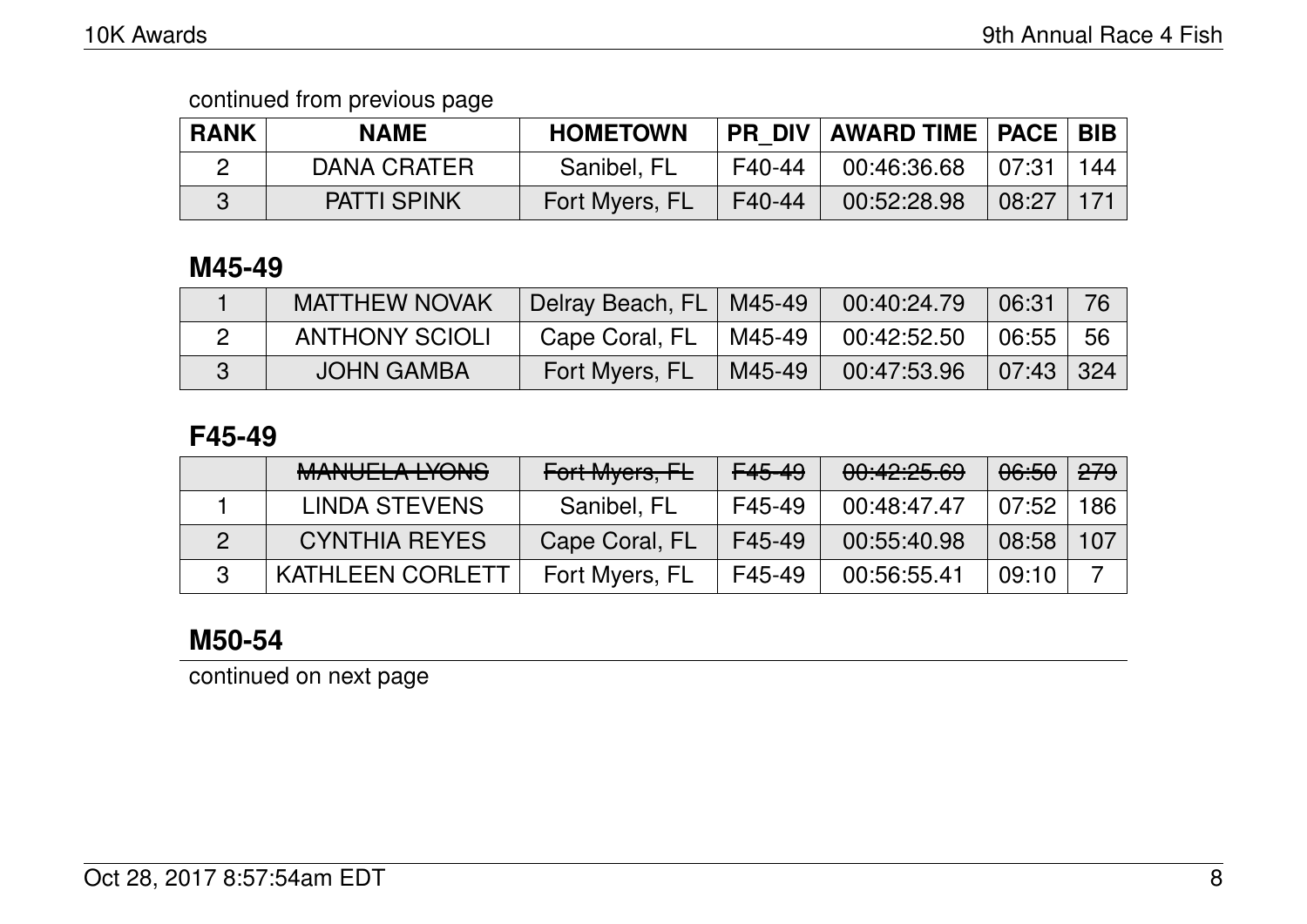| <b>RANK</b>    | <b>NAME</b>                                | <b>HOMETOWN</b> | <b>PR DIV</b>      | <b>AWARD TIME</b>                                                                                                                                              | <b>PACE</b> | <b>BIB</b>    |
|----------------|--------------------------------------------|-----------------|--------------------|----------------------------------------------------------------------------------------------------------------------------------------------------------------|-------------|---------------|
|                | MICHAEL MOULICH<br><b>MIULIALL MUTUULI</b> | Fort Myers, FL  | M <sub>50-54</sub> | 00.20.50,00<br><del>uu.uu.uu</del>                                                                                                                             | 05:58       | 292           |
|                | [<br><u>UTINU WILILIT</u>                  | Cape Coral, FL  | M <sub>50-54</sub> | $\begin{array}{ccccccccccccccccc}\n\hline\n\text{A} & \text{A} & \text{A} & \text{A} & \text{A} & \text{A} & \text{A}\n\end{array}$<br>00.00. <del>11.11</del> | 06:24       | <del>53</del> |
|                | <b>JOHN HARRIS</b>                         | Fort Myers, FL  | M50-54             | 00:40:54.98                                                                                                                                                    | 06:36       | 244           |
| $\overline{2}$ | <b>MITCH HERRICK</b>                       | Cape Coral, FL  | M50-54             | 00:49:29.46                                                                                                                                                    | 07:58       | 13            |
| $\mathbf{3}$   | <b>SAM MARSHALL</b>                        | Fort Myers, FL  | M50-54             | 00:49:39.04                                                                                                                                                    | 08:00       | 274           |

### **F50-54**

| LICA DAFTIL<br><b>LIUA HUL ITT</b> | Fort Myers, FL | <del>F50-54</del> | 00:49:01.82 | 07:54 | <del>221</del> |
|------------------------------------|----------------|-------------------|-------------|-------|----------------|
| NAOMI LAING                        | Stoneham, MA   | F50-54            | 00:49:47.55 | 08:01 | 321            |
| NANCY CRAIG                        | Sanibel, FL    | F50-54            | 00:52:13.02 | 08:25 | 82             |
| <b>ALLISON GOSS</b>                | Sanibel, FL    | F50-54            | 00:53:13.11 | 08:34 | 226            |

### **M55-59**

| DALIL CIANNIADILE<br><b>TAUL UIAIWVUILE</b> | Minnatepha MNI<br><u>Millictuma, MIV</u> | MEEE<br>᠊ <del>ᠬᡂ᠊ᡂ</del> | 0.100010<br>700. <del>40.00.12</del>                                                                 | <del>06:27</del> | 50 |
|---------------------------------------------|------------------------------------------|---------------------------|------------------------------------------------------------------------------------------------------|------------------|----|
| <b>ROBERT DIETZ</b>                         | Bonita Springs, FL   M55-59              |                           | $\begin{array}{ c c c c c }\hline \text{00:48:03.76} & \text{07:45} & \text{308} \hline \end{array}$ |                  |    |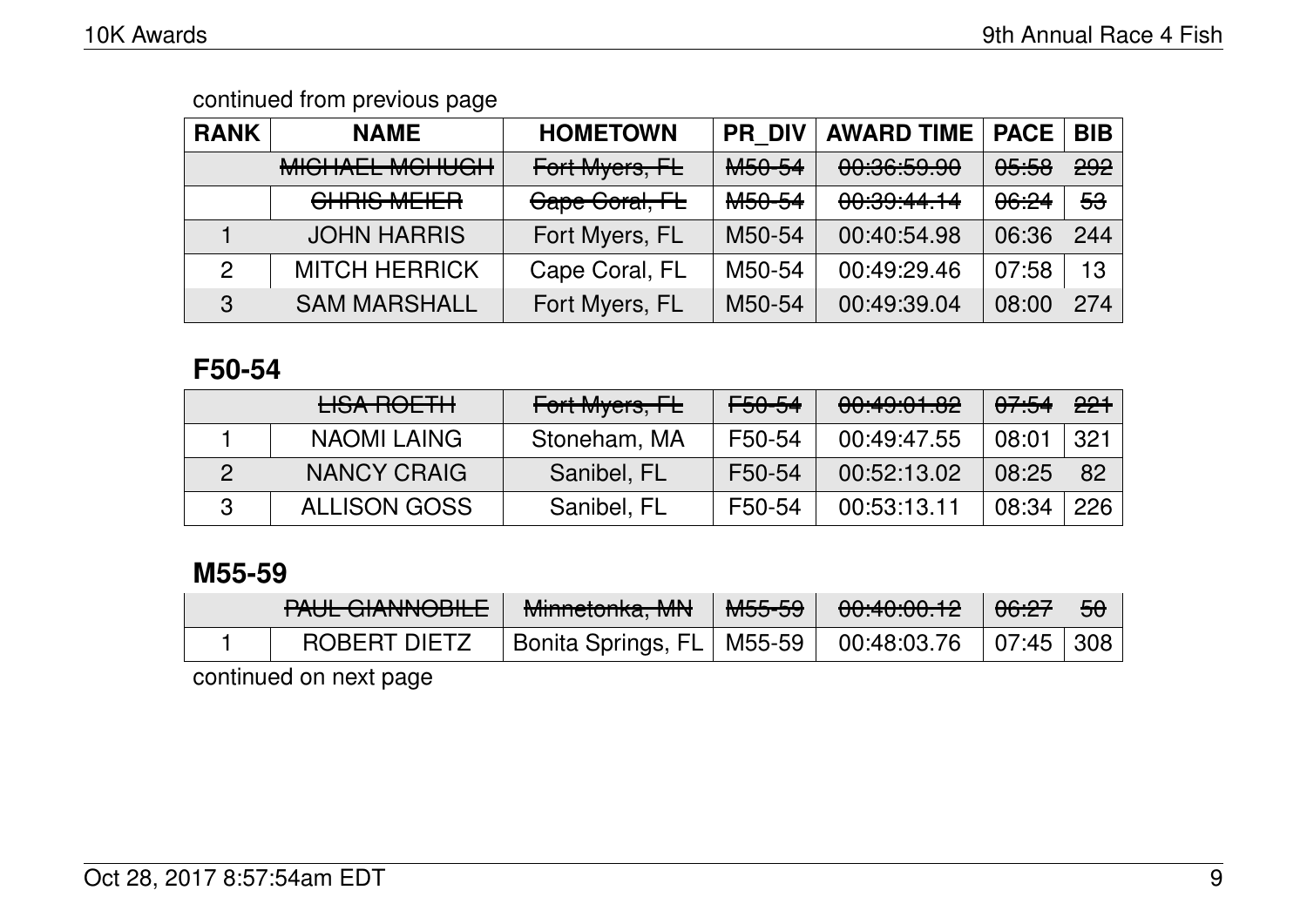| <b>RANK</b> | <b>NAME</b>            | <b>HOMETOWN</b> |        | PR_DIV   AWARD TIME   PACE   BIB                  |             |  |
|-------------|------------------------|-----------------|--------|---------------------------------------------------|-------------|--|
|             | <b>SCOT CUNNINGHAM</b> | Osgood, IN      | M55-59 | $\mid$ 00:49:02.79 $\mid$ 07:54 $\mid$ 172 $\mid$ |             |  |
|             | <b>JAY RICHTER</b>     | Fort Myers, FL  | M55-59 | 00:49:08.00                                       | $07:55$ 249 |  |

#### **F55-59**

| NANCY EARLE          | Fort Myers, FL | F55-59 | 00:53:17.89 | $\sqrt{08:35}$ |  |
|----------------------|----------------|--------|-------------|----------------|--|
| <b>HOPE SLAVOSKI</b> | Denver, CO     | F55-59 | 00:57:27.66 | $09:15$   161  |  |
| <b>DONNA WINSLOW</b> | Orlando, FL    | F55-59 | 00:59:21.32 | $\sqrt{09:34}$ |  |

### **M60-64**

| <b>FRANK VEGGHIONE</b>              | Fort Myers, FL          | <del>M60-64</del> | 00:40:49.31 | <del>07:52</del> | <del>142</del> |
|-------------------------------------|-------------------------|-------------------|-------------|------------------|----------------|
| JEFFREY WINGENROTH   Fort Myers, FL |                         | M60-64            | 00:53:32.69 | 08:38            | 290            |
| <b>TOM FLISS</b>                    | Cape Coral, FL   M60-64 |                   | 00:59:13.83 | 09:32            | -80            |
| RORY ODE                            | Fort Myers, FL          | M60-64            | 00:59:34.24 | 09:36            | 288            |

# **F60-64**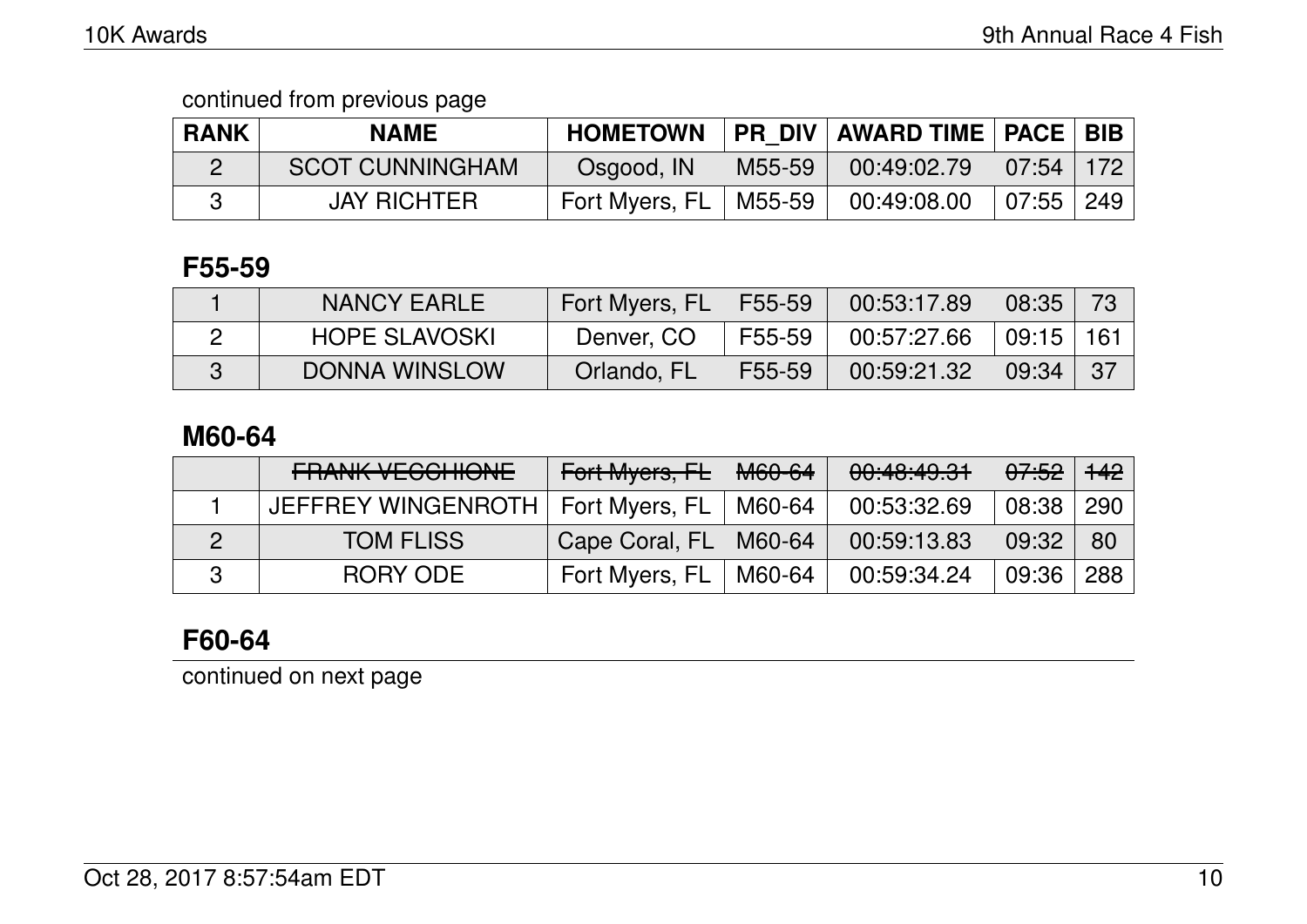| <b>RANK</b> | <b>NAME</b>             | <b>HOMETOWN</b>  | <b>PR DIV</b> | <b>AWARD TIME   PACE  </b> |       | BIB |
|-------------|-------------------------|------------------|---------------|----------------------------|-------|-----|
|             | <b>CATHERINE JOKICH</b> | Fort Myers, FL   | F60-64        | 00:59:35.37                | 09:36 | 219 |
|             | <b>FRANCINE GOLDEN</b>  | Lehigh Acres, FL | F60-64        | 01:00:48.61                | 09:48 | 14  |
|             | <b>CAROL SIMONDS</b>    | Fort Myers, FL   | F60-64        | 01:02:09.42                | 10:01 | 256 |

### **M65-69**

| <b>ROGER TIMM</b> | Sanibel, FL                   | M65-69   | 00:59:30.04                                                          | $09:35$   132     |    |
|-------------------|-------------------------------|----------|----------------------------------------------------------------------|-------------------|----|
| <b>JIM BOWEN</b>  | Peachtree City, GA            | 'M65-69∣ | $\begin{array}{ c c c c c c } \hline 01:03:15.26 \hline \end{array}$ | $^{\prime}$ 10:11 | 74 |
| <b>GREG HILL</b>  | North Fort Myers, FL   M65-69 |          | 01:06:17.35                                                          | 10:41             | 24 |

### **F65-69**

| <u>MADV COLICINIT ALL</u><br><b>MAILL OUUULAU</b> | <del>Unknown</del>   | <del>F65-69</del> | <u>AA.EA.A7 AA</u><br><del>uu.uu.uu</del> | <del>08:38</del> | <del>293</del> |
|---------------------------------------------------|----------------------|-------------------|-------------------------------------------|------------------|----------------|
| <b>CHRISTEL SUTTER</b>                            | Naples, FL           | F65-69            | 01:12:08.10                               | 11:37            | 104            |
| <b>MARSHA SOUZA</b>                               | Fort Lauderdale, FL  | F65-69            | 01:17:32.21                               | 12:29            | 61             |
| <b>MARIANN GRIFFIN</b>                            | Fort Myers Beach, FL | F65-69            | 01:19:47.61                               | 12:51            | 157            |